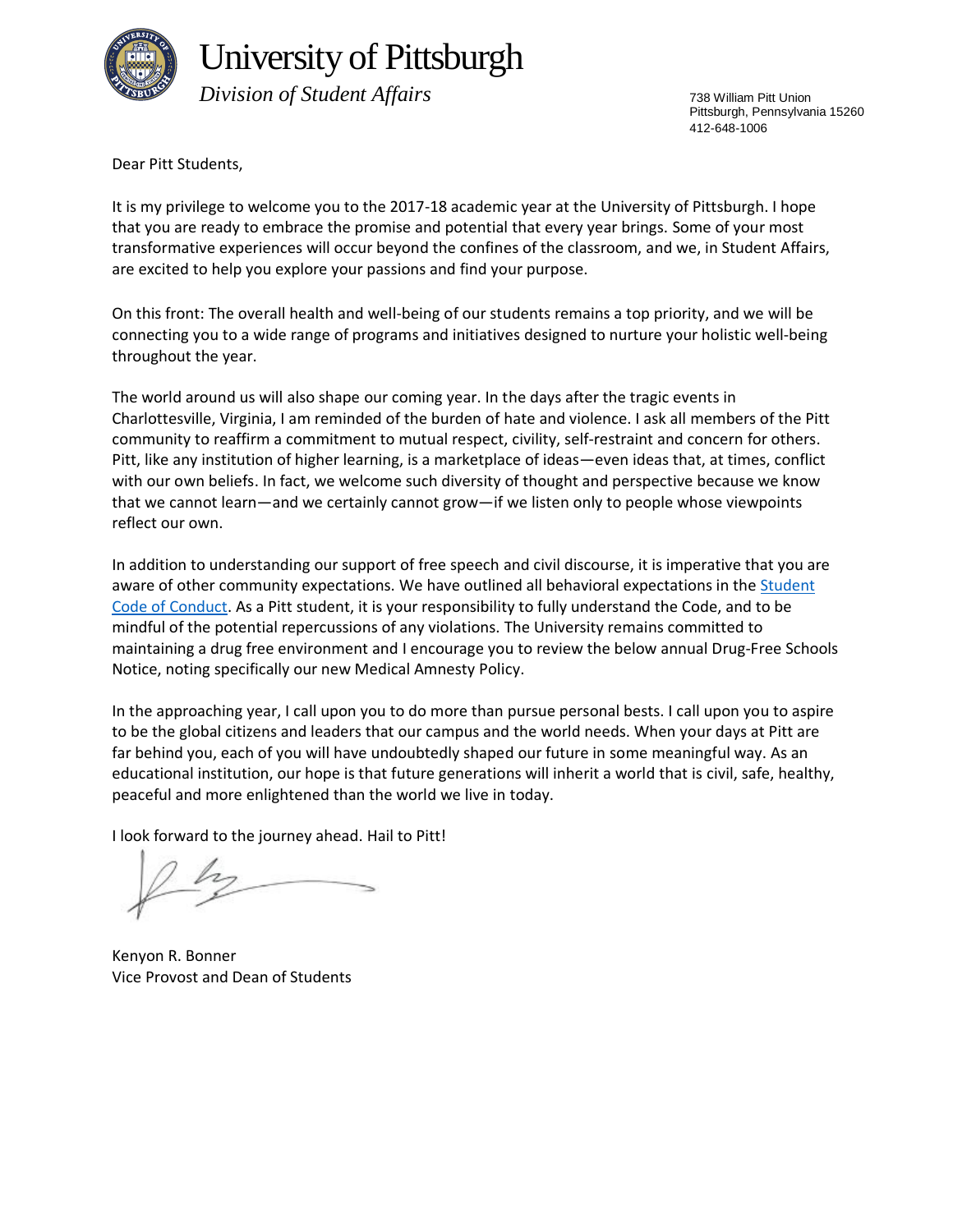# **University of Pittsburgh Drug-Free Schools Annual Notification**

To implement its commitment to provide a drug-free environment for its students, faculty, and staff, the University of Pittsburgh prohibits the unlawful manufacture, distribution, dispensation, possession, or use of a controlled substance on University property or as part of any University activity. Faculty, staff, and students of the University must also comply with Commonwealth of Pennsylvania law on the possession and consumption of alcohol and other drugs. Any University employee paid from federally funded grants or contracts, or any student participating in any federally funded or guaranteed Student Loan Program, must notify the University of any criminal drug statute conviction for a violation **occurring at the University or while engaged in University activities.** Upon request, the Associate Vice Chancellor for Human Resources must provide a copy of this notification to the Secretary of Education and members of the general public.

#### **Drug-Free Schools and Communities Act of 1989**

The Drug-Free Schools and Communities Act requires that, as a condition of receiving funds or any other form of financial assistance under any federal program, an institution of higher education, state educational agency, or local educational agency must certify that it has adopted and implemented a program to prevent the possession, use, or distribution of illicit drugs and alcohol by students and employees. As set forth in the statute, the University of Pittsburgh's program is required to provide at a minimum:

- a. An annual distribution, in writing, to each employee and student (regardless of the length of the student's program of study), including:
	- i. Standards of conduct that clearly prohibit, at a minimum, unlawful possession, use, or distribution of illicit drugs and alcohol by students and employees on its property or as part of any of its activities;
	- ii. A description of applicable legal sanctions under local, state, or federal law;
	- iii. A description of health risks associated with the use of illicit drugs and the abuse of alcohol;
	- iv. A description of available drug or alcohol counseling, treatment, or rehabilitation or reentry programs;
	- v. A clear statement of the disciplinary sanctions that the University may impose on students and employees; and,
- b. A biennial review by the University of its programs to determine the program's effectiveness, implement needed changes, and help ensure that disciplinary sanctions are consistently enforced.

#### **Student Sanctions – Alcohol and Drugs**

Students charged under the Code of Conduct for the possession and/or consumption of alcohol or drugs will face disciplinary sanctions including, but not limited to, disciplinary reprimand, educational programs, community service, housing probation, disciplinary probation, and fines. A notification will be sent to the parent(s) or legal guardian(s) of students who are under the age of 21 that are found to be responsible for violating the University's alcohol and/or drug policies.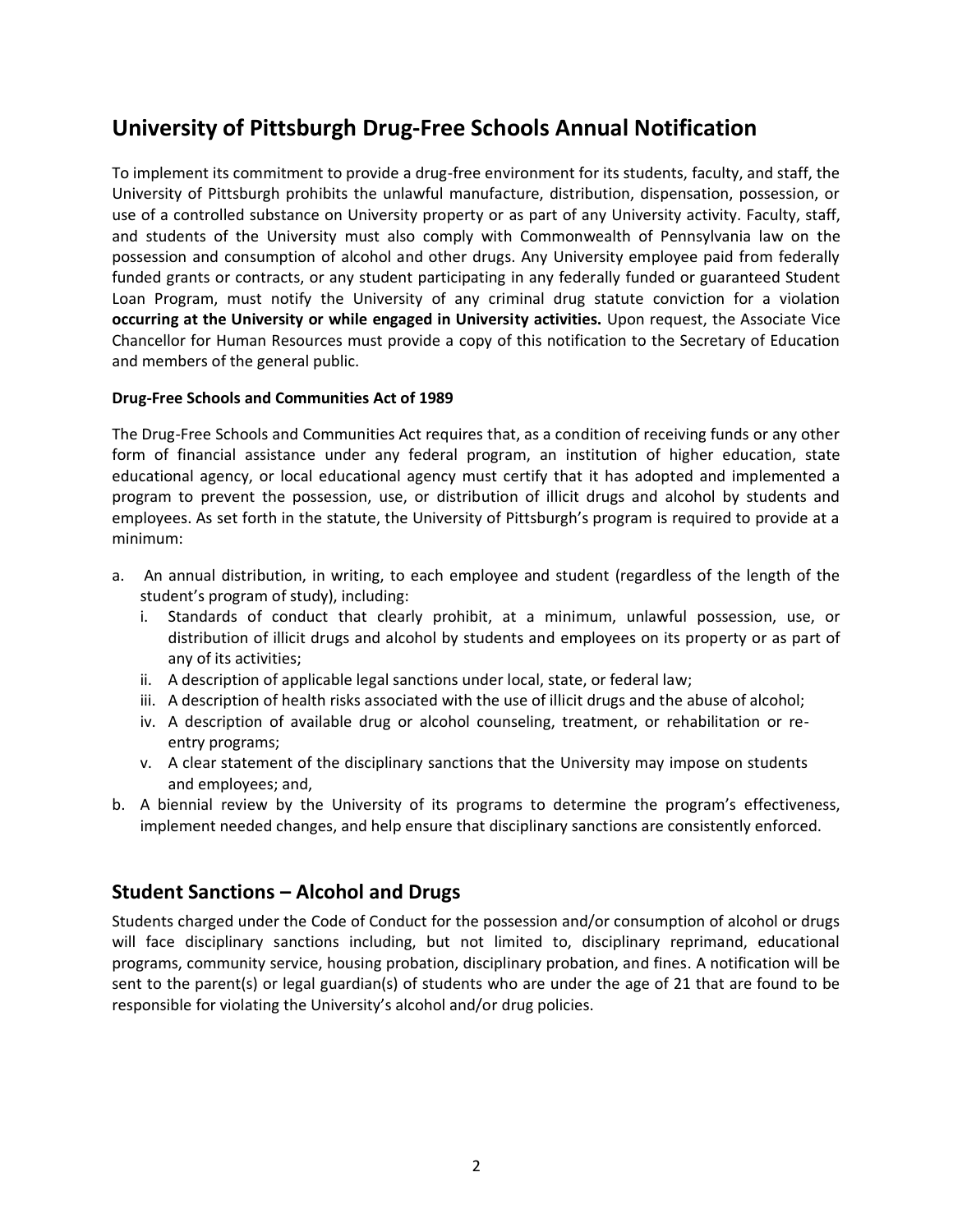Students whose use of alcohol or drugs that results in harm or the threat of harm to themselves or others, or to property, whether on or off campus, may face disciplinary action by the University up to and including dismissal. An accumulation of violations may lead to disciplinary suspension, or even dismissal, when appropriate.

As members of the University community, students are also subject to city ordinances and to state and federal law. Arrest and prosecution for alleged violations of criminal law or city ordinances may result from an incident that may also violate the University's Code of Conduct, and thus, there may be times when a student must address alleged violations through both the criminal and University processes.

### **Commonly Imposed Sanctions For Code of Conduct Alcohol or Drug Violations:**

| <b>Policy Violation</b>                                                                                                                 | <b>Typical Sanctions - 1st</b><br><b>Offense</b>                                                      | <b>Typical Sanctions -</b><br>2nd Offense                                                                                            |
|-----------------------------------------------------------------------------------------------------------------------------------------|-------------------------------------------------------------------------------------------------------|--------------------------------------------------------------------------------------------------------------------------------------|
| Possession and/or Consumption of<br>Alcohol under the age of 21                                                                         | Reprimand, Housing<br>Probation if Hosting,<br>Educational Program(s),<br>Fine                        | Possible Housing and/or Disciplinary<br>Probation, Substance Abuse<br>Assessment, Community Service,<br>Educational Program(s), Fine |
| Public Intoxication (Over 21)                                                                                                           | Reprimand, Education<br>Program(s), Community<br>Service                                              | Disciplinary Probation, Community<br>Service                                                                                         |
| Possession and/or consumption of<br>Marijuana and/or possession of<br>paraphernalia                                                     | Housing and/or<br>Disciplinary Probation,<br>Educational Program(s),<br>Fine                          | Housing and/or Disciplinary<br>Probation, Substance Abuse<br>Assessment, Community Service,<br>Educational Program(s), Fine          |
| Possession of large quantity of<br>marijuana OR Possession and/or<br>Consumption of Any Amount of Illicit<br>Drugs (Cocaine, PCP, etc.) | Disciplinary Probation,<br><b>Substance Abuse</b><br>Assessment, Potential<br>Suspension              | <b>Suspension or Dismissal</b>                                                                                                       |
| Supplying Marijuana or Another<br><b>Controlled Substance To Another</b><br>Person                                                      | Disciplinary Probation,<br><b>Substance Abuse</b><br>Assessment, Fine,<br><b>Potential Suspension</b> | <b>Suspension or Dismissal</b>                                                                                                       |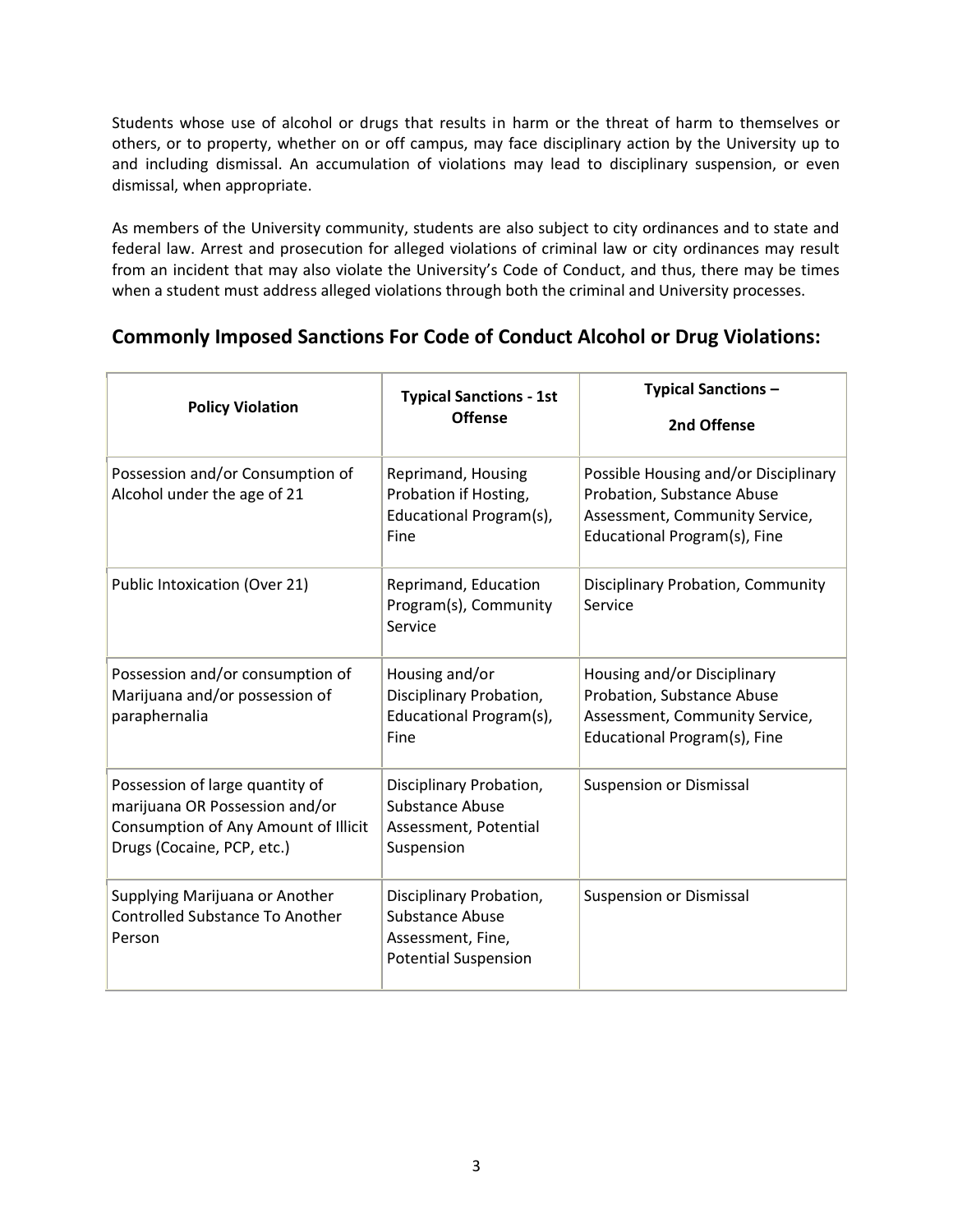## **Social Impact**

Alcohol and drug abuse is a public health issue that poses serious consequences. Those who abuse these substances can not only create problems for themselves, but also impact employers, co-workers, peers, relationships and society in general. Such substance abuse is an issue that can affect anyone, regardless of age, race, gender, socio-economic status, or occupation. Over 1,800 college students between the ages of 18 and 24 die from alcohol-related, unintended injuries each year. Substance use is also associated with a decrease in educational outcomes for those who misuse substances, including academic problems, lower grades, and reduced graduation rates. Among students, substance use also increases the risk of injury, violence, and legal issues.

Alcohol and marijuana continue to be choice drugs among college students nationally. Of full-time college students, 4.6% percent reported daily marijuana use. Nearly 60% of college students reported consuming alcohol in the prior month and nearly 2 out of 3 of these students had engaged in binge drinking at least once during that time period. Despite the attention placed on alcohol and other drug use on college campuses in the media, surveys support that most Pitt students who consume alcohol do so in responsible ways, if they make the decision to drink at all.

#### **Health Effects**

Substance use can contribute to a number of problems, including those that impact one's health and wellness. These problems can include both short-term and long-term effects, as well as direct and indirect effects. Possible impacts may include, but are not limited to, developing a substance abuse disorder, organ damage, increased risk of accidents, triggering or worsening psychiatric conditions, and risk of health complications that can be worsened by mixing drugs or medications. Misusing substances poses potential risks including:

| <b>Substance</b>                                     | Possible impacts include:                                                                                                                                                                                                                                                         |
|------------------------------------------------------|-----------------------------------------------------------------------------------------------------------------------------------------------------------------------------------------------------------------------------------------------------------------------------------|
| Alcohol                                              | Lowered inhibitions; impaired judgment,<br>reaction, and coordination; distortion of vision<br>and hearing; blackouts; increased risk of injury;<br>damage to organs including the liver and<br>neurological system; unconsciousness; coma; risk<br>overdose and death; addiction |
| Amphetamines                                         | Increased heart rate, respiration rate, and blood<br>pressure; loss of appetite; hallucinations;<br>psychosis; restlessness; irritability; anxiety;<br>addiction                                                                                                                  |
| Tranquilizers and benzodiazepines (such as<br>Xanax) | Slurred speech; dizziness; decreased motor<br>control; memory issues; risk of seizure<br>(withdrawal); possible psychosis; depression; risk<br>of overdose and death; addiction                                                                                                   |
| Club drugs (MDMA or "ecstasy", GHB)                  | Lowered inhibitions; decreased heart rate;<br>muscle spasms; confusion; risk of addiction;<br>memory loss; organ failure; seizures; death                                                                                                                                         |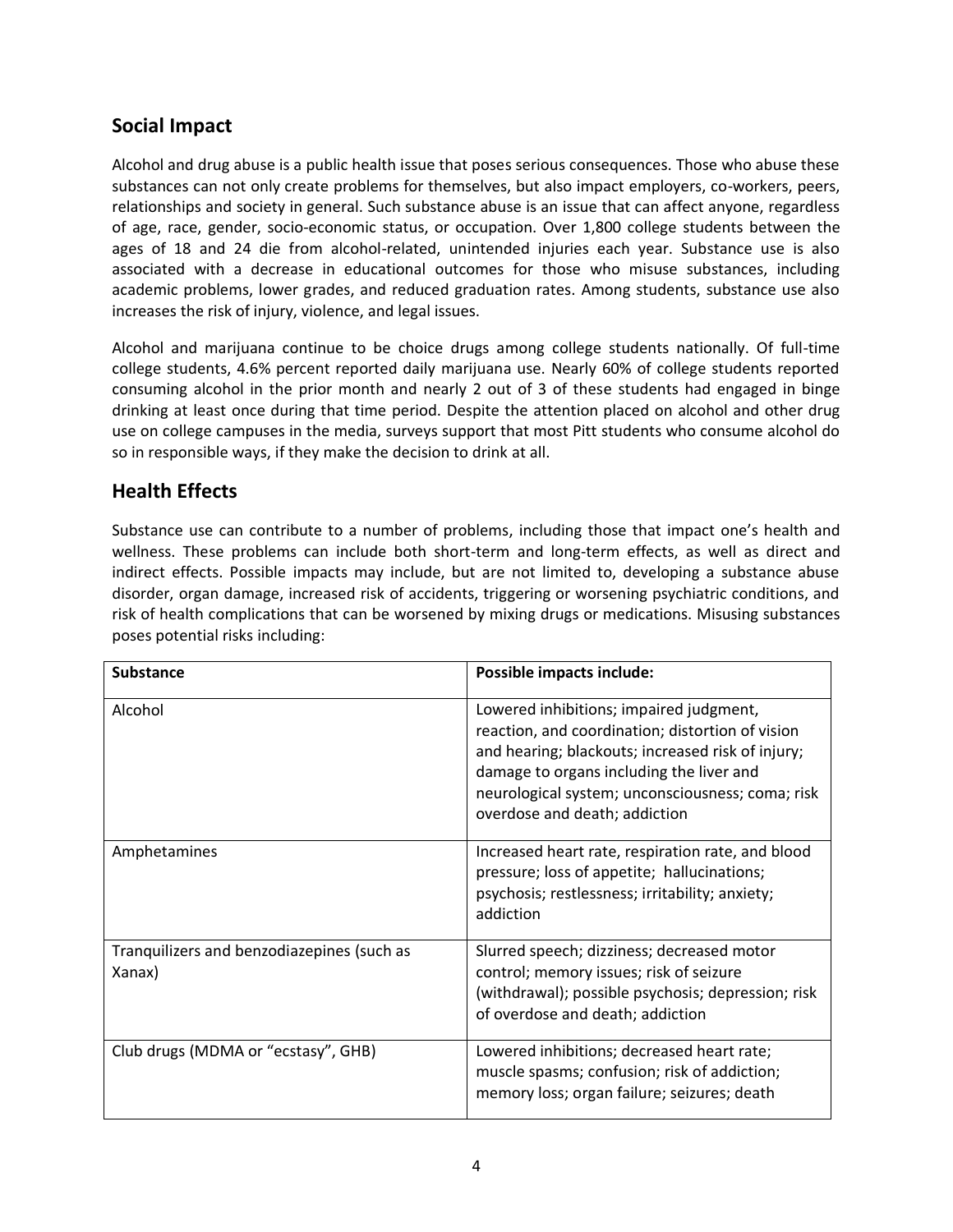| Cocaine                                                                                              | Increased blood pressure, respiration rate, and<br>heart rate; anxiety; paranoia; hallucinations;<br>hostility; convulsions; sleep disturbance; seizure;<br>heart attack; stroke; organ damage; death;<br>addiction                                                                                            |
|------------------------------------------------------------------------------------------------------|----------------------------------------------------------------------------------------------------------------------------------------------------------------------------------------------------------------------------------------------------------------------------------------------------------------|
| Ketamine                                                                                             | Hallucinations; impaired memory; impaired<br>attention; impaired motor function; high blood<br>pressure; depression; convulsions; confusion;<br>muscle rigidity; addiction                                                                                                                                     |
| LSD ("Acid")                                                                                         | Changes in blood pressure, heart rate, and body<br>temperature; insomnia; tremors; changes in<br>visual acuity; mood changes; panic/anxiety;<br>psychosis; addiction                                                                                                                                           |
| Marijuana (including edibles, concentrates, wax,<br>etc.)                                            | Sensory distortion; lowered inhibitions; impaired<br>judgement, coordination, and motor movements;<br>anxiety; paranoia; respiratory ailments;<br>depression of immune system; increased risk of<br>lung cancer, if smoked; negative impacts on<br>memory and motivation; changes in personality;<br>addiction |
| Opiates (Heroin, morphine, prescription pain<br>killers including Fentanyl, Codeine, Percocet, etc.) | Flushing of skin; dry mouth; slowed breathing;<br>muscular weakness; loss of appetite; lethargy;<br>weakened immune system; organ damage;<br>pulmonary complications; coma; death; addiction                                                                                                                   |
| <b>PCP</b>                                                                                           | Memory loss; difficulty with speech; depression;<br>numbness; decreased respiration; decreased<br>coordination; psychotic behaviors; nausea;<br>delusions; paranoia; violent outbursts; addiction                                                                                                              |
| Psilocybin ("Mushrooms")                                                                             | Nausea; distorted perceptions; paranoia; anxiety;<br>confusion; memory loss; shortened attention<br>spans; flashbacks                                                                                                                                                                                          |
| Steroids                                                                                             | Increased acne and oily skin; increased blood<br>pressure; cholesterol imbalance; excess hair<br>growth; premature fusions of long bones;<br>atrophy of reproductive organs; fertility<br>issues/impotence; stroke; heart failure; organ<br>damage; addiction                                                  |

For more information on the effects of substance use, please visit the Drug Enforcement Agency website at<https://www.dea.gov/druginfo/factsheets.shtml>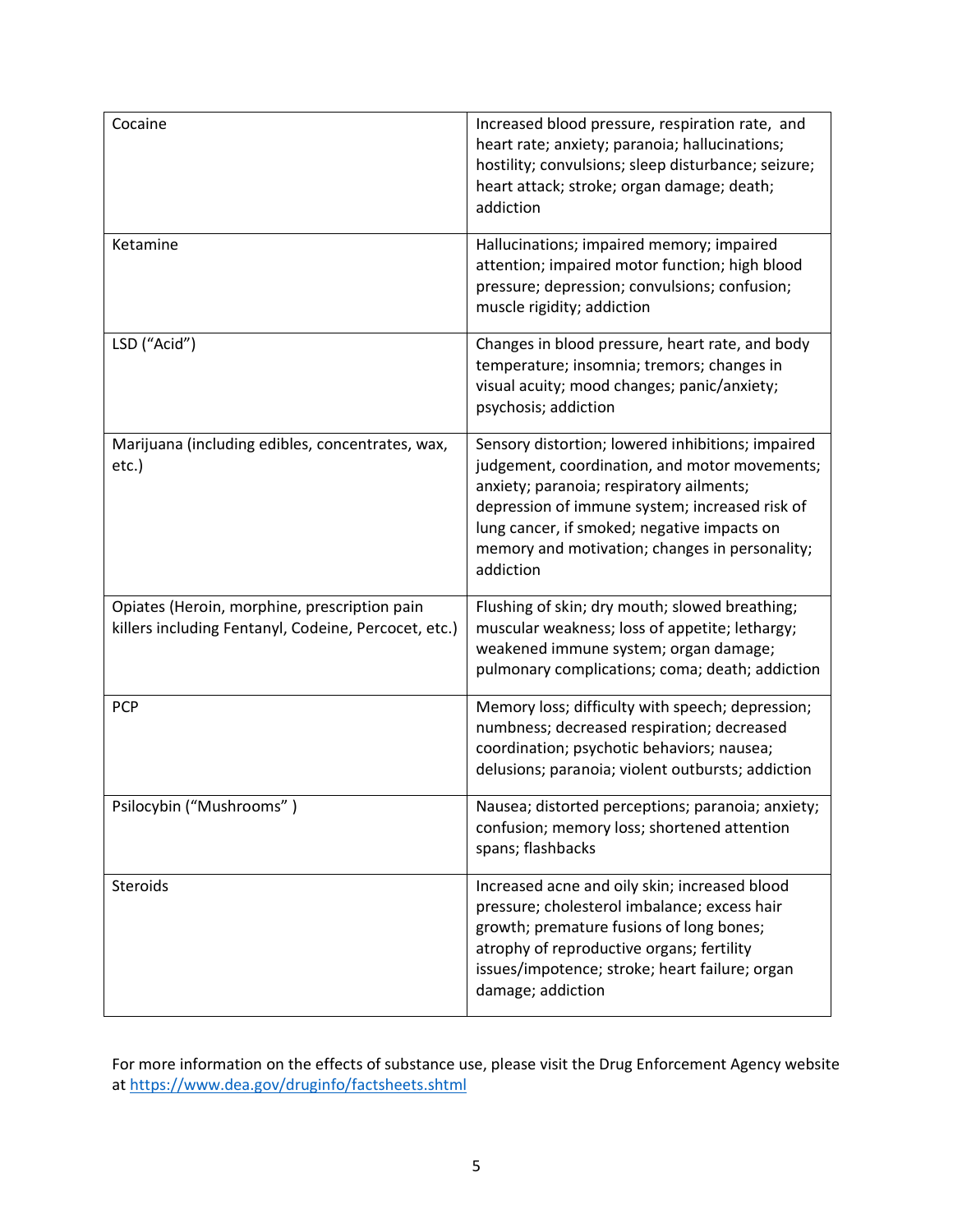For more information about Fentanyl and its effects, please visit the Drug Enforcement Agency website at<https://www.dea.gov/druginfo/fentanyl-faq.shtml>

In addition to complying with state and federal statutes and regulations, the University has a desire to identify and control, to the extent possible, environmental factors that influence the health and safety of members of the academic community. These factors include efforts to prevent and minimize possible problems related to alcohol and other drug use.

#### **Prevention and Education**

The University will provide students with resources and programs that focus on the danger of drug and alcohol abuse, as well as the possible reprimands and sanctions that may follow when an alcohol or drug policy or law violation occurs. The University will also distribute literature informing employees of the dangers of drug abuse in the work place, and provide information on available services including counseling, rehabilitation, and employee assistance programs.

Students are expected to be familiar with the rules and regulations as outlined in the *University of Pittsburgh Student Code of Conduct* as it relates to alcohol and other drugs. The applicable legal sanctions under federal, state, and/or local laws include, but are not limited to a monetary fine, suspension of driver's license, imprisonment, community service, counseling/treatment, and/or completion of a mandatory education program.

Alcohol and other drug programs on the University of Pittsburgh campus are delivered through three levels of prevention programming: primary, secondary, and tertiary prevention.

**Primary prevention** is directed towards the entire campus population regardless of their decision to use or not use alcohol or other illicit drugs. The University's programs incorporate materials on responsible decision-making and lifestyle choices. Efforts are directed toward creating a supportive campus environment that encourages students to not use illicit drugs, and to use alcohol in a legal and responsible manner. Programs are aimed at preventing the misuse or abuse of substances.

**Secondary prevention** is designed to identify and assist students who exhibit possible problematic substance use and who are suitable for brief intervention strategies.

**Tertiary prevention** is focused on assisting students who may have a substance abuse issue and includes aiding these students in their treatment, relapse prevention, recovery, and maintenance of their recovery.

The Student Health Service Office of Health Education and Promotion offers a variety of services and programs to encourage positive health behaviors among the student population. Throughout the year, there are outreach events and programs provided to the campus community on health topics, including alcohol and drug use.

In addition to these efforts, The Office of Health Education and Promotion also offers education classes on alcohol and marijuana. These programs meet requirements for sanctioned education programs as part of a violation, but students may elect to participate voluntarily. These programs are designed to explore decision-making and to reduce problems associated with the misuse of alcohol or marijuana through educational modules, homework, and meeting(s) with a facilitator.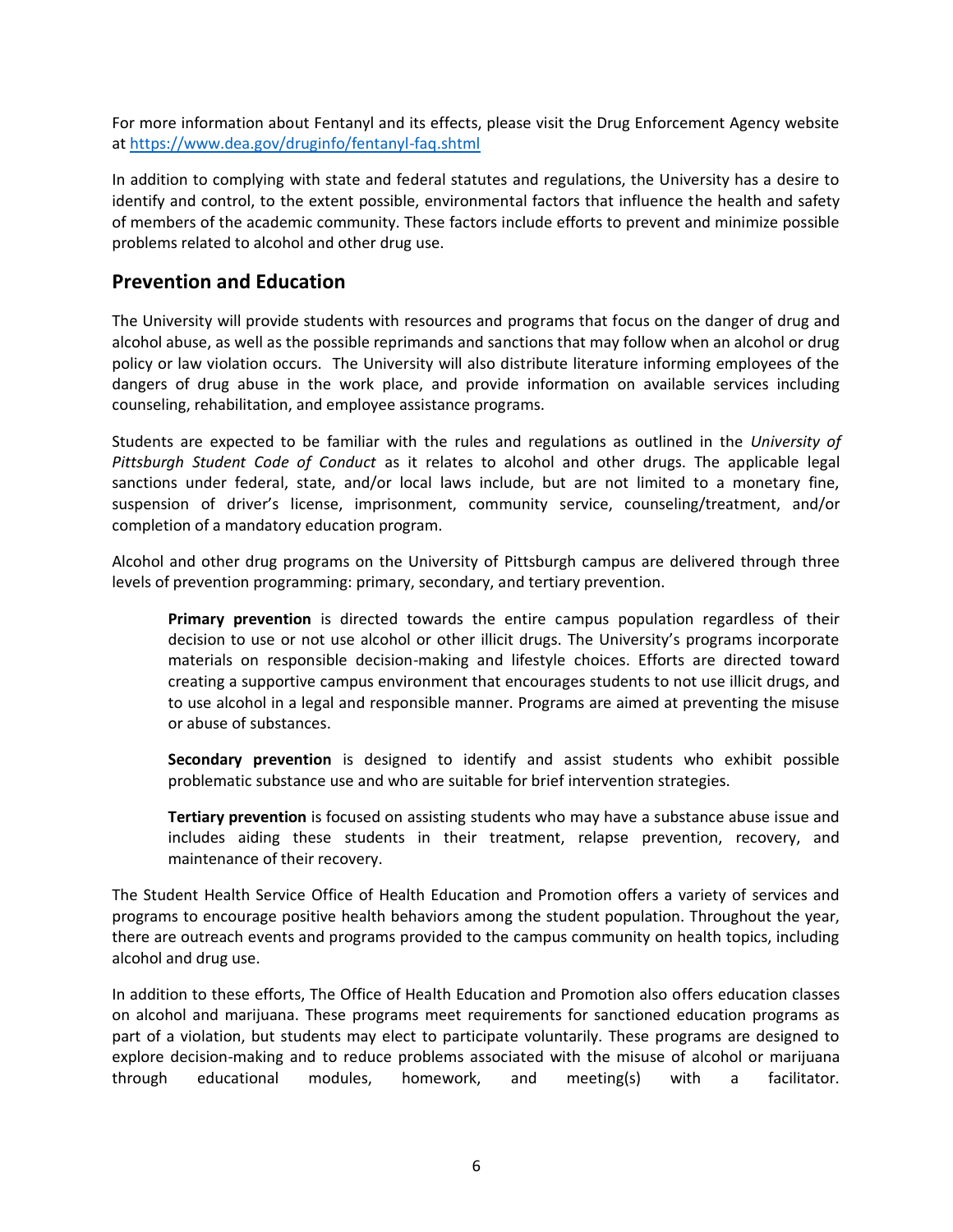For additional information, please visit the Office of Health Education and Promotion's website at: <https://www.studentaffairs.pitt.edu/shs/education/> or by calling 412-383-1830.

#### **Program Administration**

For further information regarding the Drug-Free Workplace/Drug-Free Schools Policy contact:

University of Pittsburgh - Pittsburgh Campus Office of Human Resources 412-624-8030 Office of Student Affairs 412-648-1006 University of Pittsburgh at Bradford Office of Human Resources 814- 362-7531 Office of Student Affairs 814-362-7651 University of Pittsburgh at Greensburg Office of Human Resources 724-836-9902 Office of Student Services 724-836-9916 University of Pittsburgh at Johnstown Office of Human Resources 814-269-7030 Office of Student Life 814-269-7065 University of Pittsburgh at Titusville Office of Human Resources 814-827-4422 Office of Student Affairs 814-827-4460

#### **Information and Assistance for Alcohol or Drug Abuse -- Pittsburgh Campus**

An important step in overcoming any problem is to know where to turn for assistance. Information, counseling, and treatment for alcohol or drug problems are available through resources in the community and costs may be covered by health care benefits. Some of the resources include:

Student Health Service Mark A. Nordenberg Hall, Suite 119 111 University Place Pittsburgh, PA 15260 412-383-1800

University Counseling Center Mark A. Nordenberg Hall, Suite 119 111 University Place Pittsburgh, PA 15260 412-648-7930

Western Psychiatric Institute and Clinic Center for Psychiatric and Chemical Dependency Services Oxford Building, Suite 900 3501 Forbes Avenue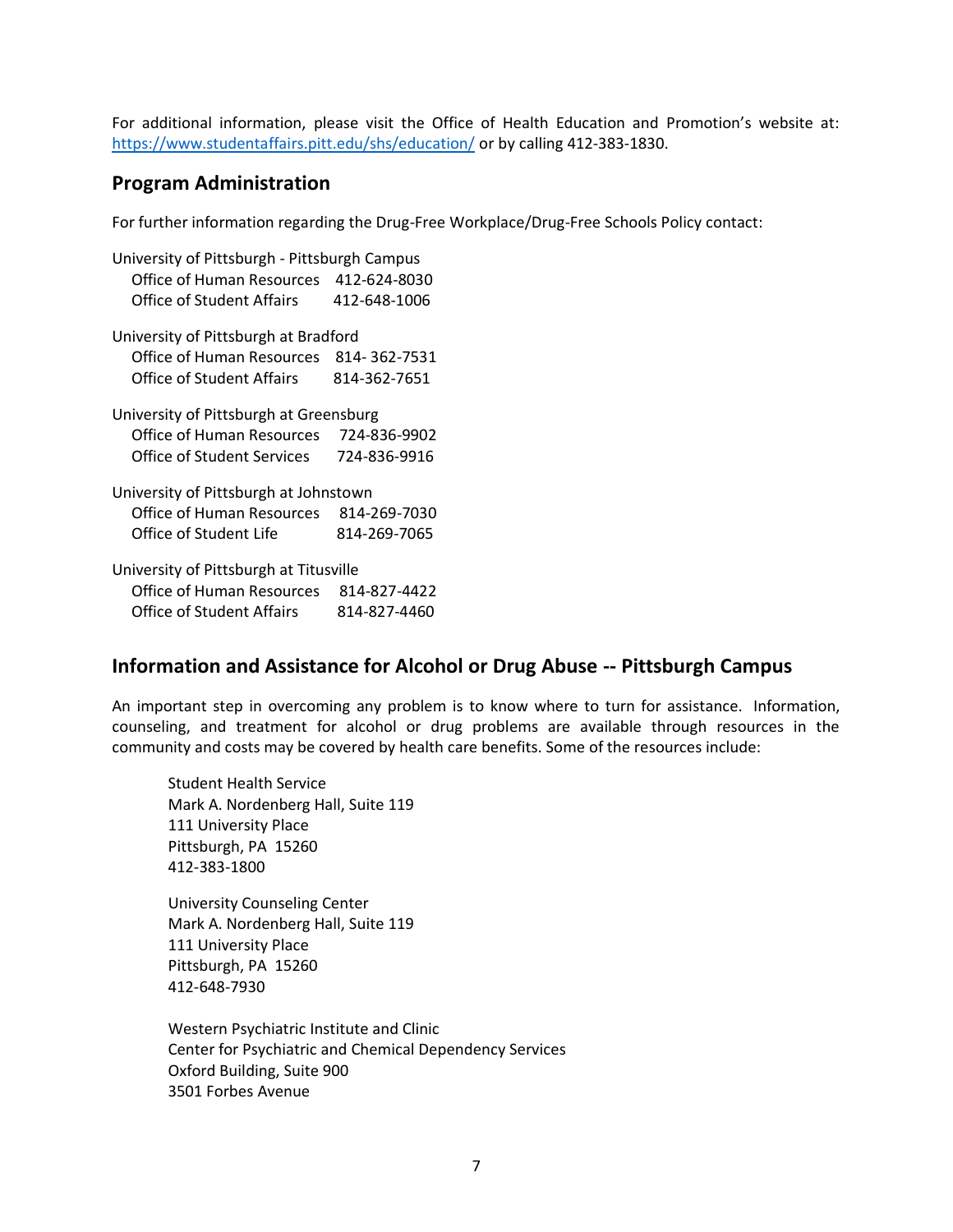Pittsburgh, PA 15213 412-246-5910

Gateway Rehabilitation Center Moffett Run Road Aliquippa, PA 15001 412-766-8700

#### **Student Health Service • Wellness Center, 119 Mark A. Nordenberg Hall • 412-383-1800**

The Office of Health Education and Promotion in the Student Health Service Office offers a variety of services to enhance personal and community health along with informative materials that encourage healthy lifestyles. The harm that often results from substance abuse is of great concern to our campus community; therefore, many prevention and intervention programs are available to students throughout their college years. In addition to the educational programs provided to Freshman Studies classes, fraternities and sororities, and other campus groups, an educational intervention program, Personal Education, Assistance and Referral (PEAR) and Marijuana 101, are offered to students.

The PEAR program and Marijuana 101 are designed to reduce the problems associated with alcohol and other drug abuse among students. Although any student may attend the PEAR program and Marijuana 101, most students are referred to the program as one of the sanctions for violating the University alcohol and other drug policies. PEAR and Marijuana 101 are each a 3-week class and include the completion of educational modules and an individual assessment with the instructor. The program coordinator can be reached at 412-383-1830. Additional information about the PEAR and Marijuana courses can be found by visiting the Office of Health Education and Promotion's website [www.studentaffairs.pitt.edu/shs/education.](http://www.studentaffairs.pitt.edu/shs/education)

#### **Counseling Center • Wellness Center, 119 Mark A. Nordenberg Hall • 412-648-7930**

Mental health professionals are available to help students with any personal problems or concerns. People come to the center for a wide variety of reasons: personal problems involving relations with parents or peers, emotional or social difficulties, marital conflicts, concerns about academic progress, etc. A certified drug and alcohol counselor is on staff and psychiatric consultation is also available. Confidentiality is strictly maintained.

The center is open from 8:30 a.m. to 5 p.m. Monday through Friday and Monday and Thursday evenings from 5 p.m. to 8:30 p.m. During the summer semester, the center is open from 8:30 a.m. to 5 p.m. Monday through Friday. *For after-hours crisis response*, call 412-648-7930. There is no charge for counseling services at the University Counseling Center.

For information or appointments, call 412-648-7930 or visit the Wellness Center, 119 Mark A. Nordenberg Hall.

Students/Employees at regional campuses who desire referral should contact the appropriate office listed under "Program Administration."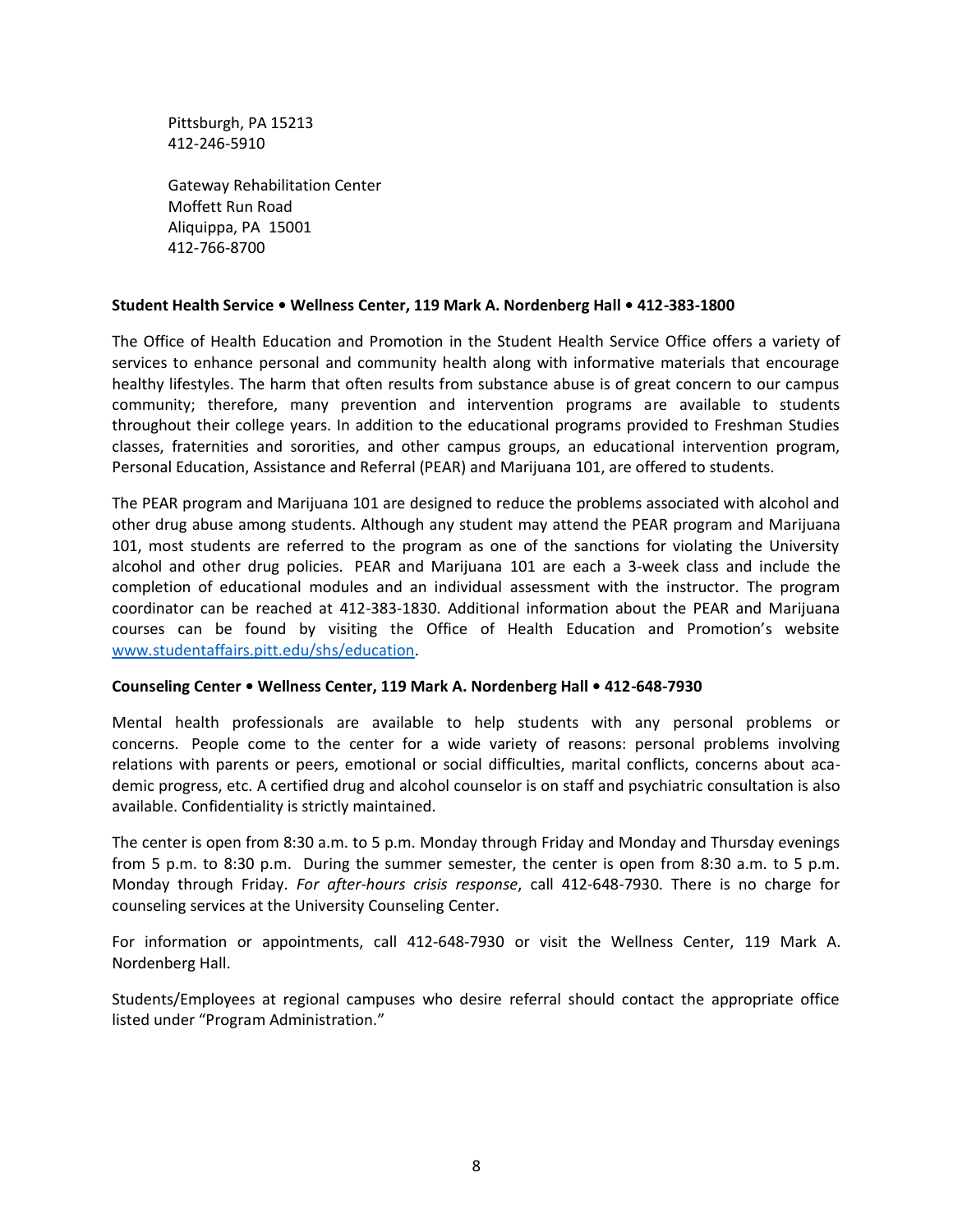# **Federal Drug Laws**

The possession, use, or distribution of illicit drugs is prohibited by federal law. Strict penalties are enforced for drug convictions, including mandatory prison terms for many offenses. The following information, although not complete, is an overview of federal penalties for first convictions. All penalties are doubled for any subsequent drug conviction. For more information on Federal Drug Laws, please visit the Drug Enforcement Agency website using the following links:

DEA Controlled Substances Act:<https://www.deadiversion.usdoj.gov/21cfr/21usc/index.html> DEA Drug Scheduling:<https://www.dea.gov/druginfo/ds.shtml>

### **Denial of Federal Aid (20 USC 1091)**

Under the Higher Education Act of 1998, students convicted under federal or state law for the sale or possession of drugs will have their federal financial aid eligibility suspended. This includes all federal grants, loans, federal work study programs, and more. Students convicted of drug possession will be ineligible for one year from the date of the conviction of the first offense, two years for the second offense, and indefinitely for the third offense. Students convicted of selling drugs will be ineligible for two years from the date of the first conviction, and indefinitely for the second offense. Those who lose eligibility may regain eligibility by successfully completing an approved drug rehabilitation program.

### **Forfeiture of Personal Property and Real Estate (21 USC 853)**

Any person convicted of a federal drug offense punishable by more than one year in prison shall forfeit to the United States any personal or real property related to the violation, including houses, cars, and other personal belongings. A warrant of seizure is issued and property is seized at the time an individual is arrested on charges that may result in forfeiture.

## **Federal Drug Trafficking Penalties (21 USC 841)**

Penalties for federal drug trafficking convictions vary according to the quantity of the controlled substance involved in the transaction. The following list is a sample of the range and severity of federal penalties imposed for first convictions. Penalties for subsequent convictions are twice as severe.

If death or serious bodily injury result from the use of a controlled substance which has been illegally distributed, the person convicted on federal charges of distributing the substance faces mandatory life sentence and fines ranging up to \$8 million.

Persons convicted on federal charges of drug trafficking within 1,000 feet of a University (21 USC 845a) face penalties of prison terms and fines which are twice as high as the regular penalties for the offense, with a mandatory prison sentence of at least 1 year.

For more information regarding drug trafficking penalties, please visit the Drug Enforcement Agency website at<https://www.dea.gov/druginfo/ftp3.shtml>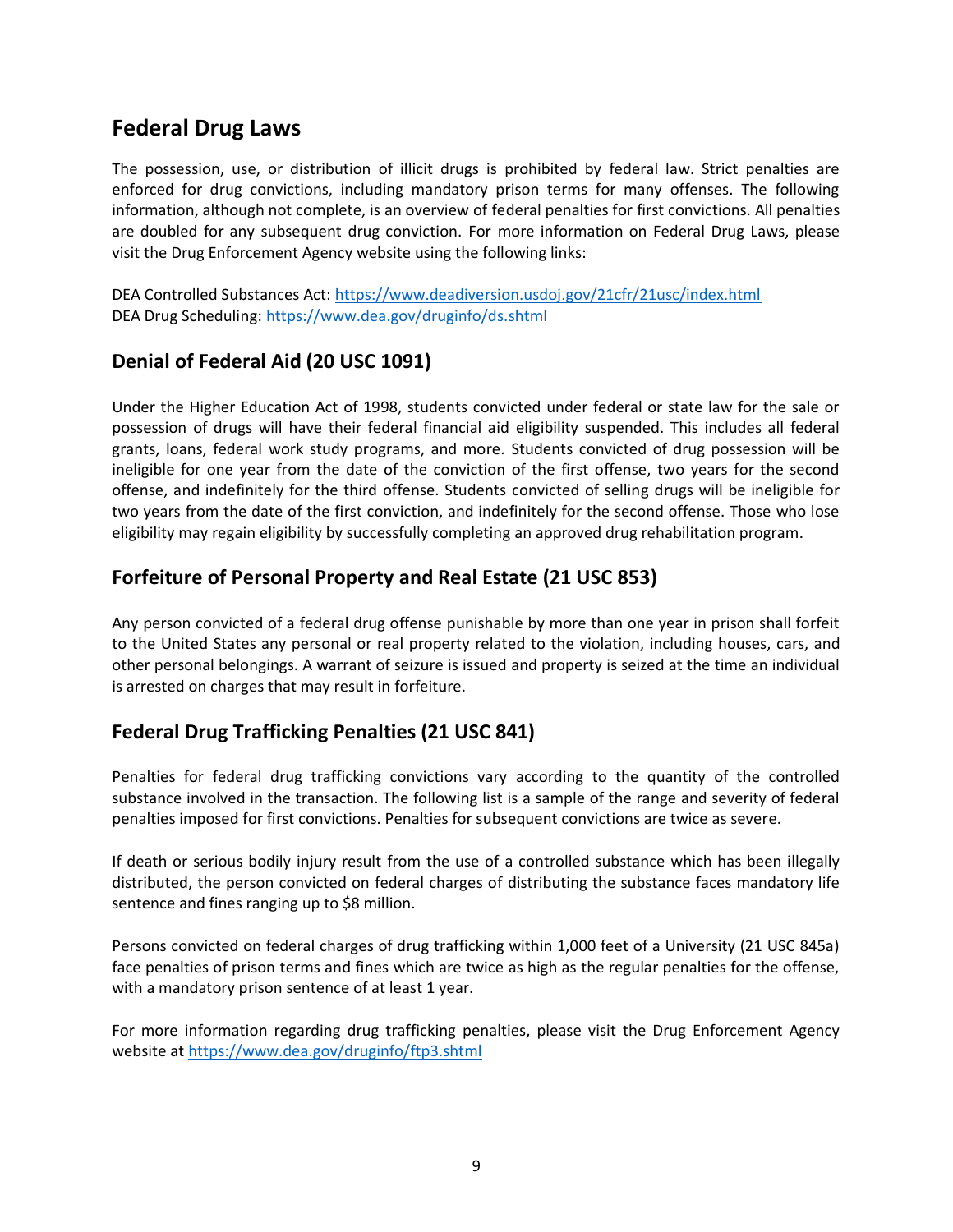### **Federal Drug Possession Penalties (21 USC 844)**

Persons convicted on Federal charges of possessing any controlled substance face penalties of up to 1 year in prison and a mandatory fine of no less than \$1,000 up to a maximum of \$100,000. Second convictions are punishable by not less than 15 days but not more than 2 years in prison and a minimum fine of \$2,500. Subsequent convictions are punishable by not less than 90 days but not more than 3 years in prison and a minimum fine of \$5,000. Possession of drug paraphernalia is punishable by a minimum fine of \$750.

Special sentencing provisions for possession of crack cocaine impose a mandatory prison term of not less than 5 years but not more than 20 years and a fine up to \$250,000, or both if:

- A. It is a first conviction and the amount of crack possessed exceeds 5 grams;
- B. It is a second conviction and the amount of crack possessed exceeds 3 grams;
- C. It is a third or subsequent crack conviction and the amount exceeds 1 gram.

Civil penalties of up to \$10,000 may also be imposed for possession of small amounts of controlled substances, whether or not criminal prosecution is pursued.

### **Commonly Cited Pennsylvania and City of Pittsburgh Alcohol and Drug Penalties**

| <b>PA State Violations</b>                                            | <b>Imprisonment (1st Offense)</b> | <b>Fine/Sanction</b>                                                             |
|-----------------------------------------------------------------------|-----------------------------------|----------------------------------------------------------------------------------|
| Underage drinking or<br>Possession of alcohol                         | 0 to 90 days                      | Suspension of driver's<br>license and/or up to \$500                             |
| Fake IDs used to obtain alcohol 0 to 90 days                          |                                   | Suspension of driver's<br>license and/or up to \$500                             |
| Marijuana possession<br>30 grams or less                              | 0 days                            | \$500                                                                            |
| Marijuana possession<br>Over 30 grams                                 | up to 1 year                      | \$5000                                                                           |
| Manufacturing or selling marijuana                                    | 1 to 10 years                     | \$5,000 or more                                                                  |
| and other controlled substances                                       |                                   |                                                                                  |
| Public Drunkenness and similar<br>Misconduct                          | 0 to 90 days                      | \$500/1 <sup>st</sup> offense<br>\$1000/2 <sup>nd</sup> offense                  |
| Selling or Furnishing liquor or Malt<br>Or Brewed Beverages to Minors | Misdemeanor 3                     | Minimum \$1000/1 <sup>st</sup> offense<br>Minimum \$2500/2 <sup>nd</sup> offense |
| Minor (less than 21) Operating a<br>Motor Vehicle with any Alcohol in | 0 to 90 days                      | \$100                                                                            |